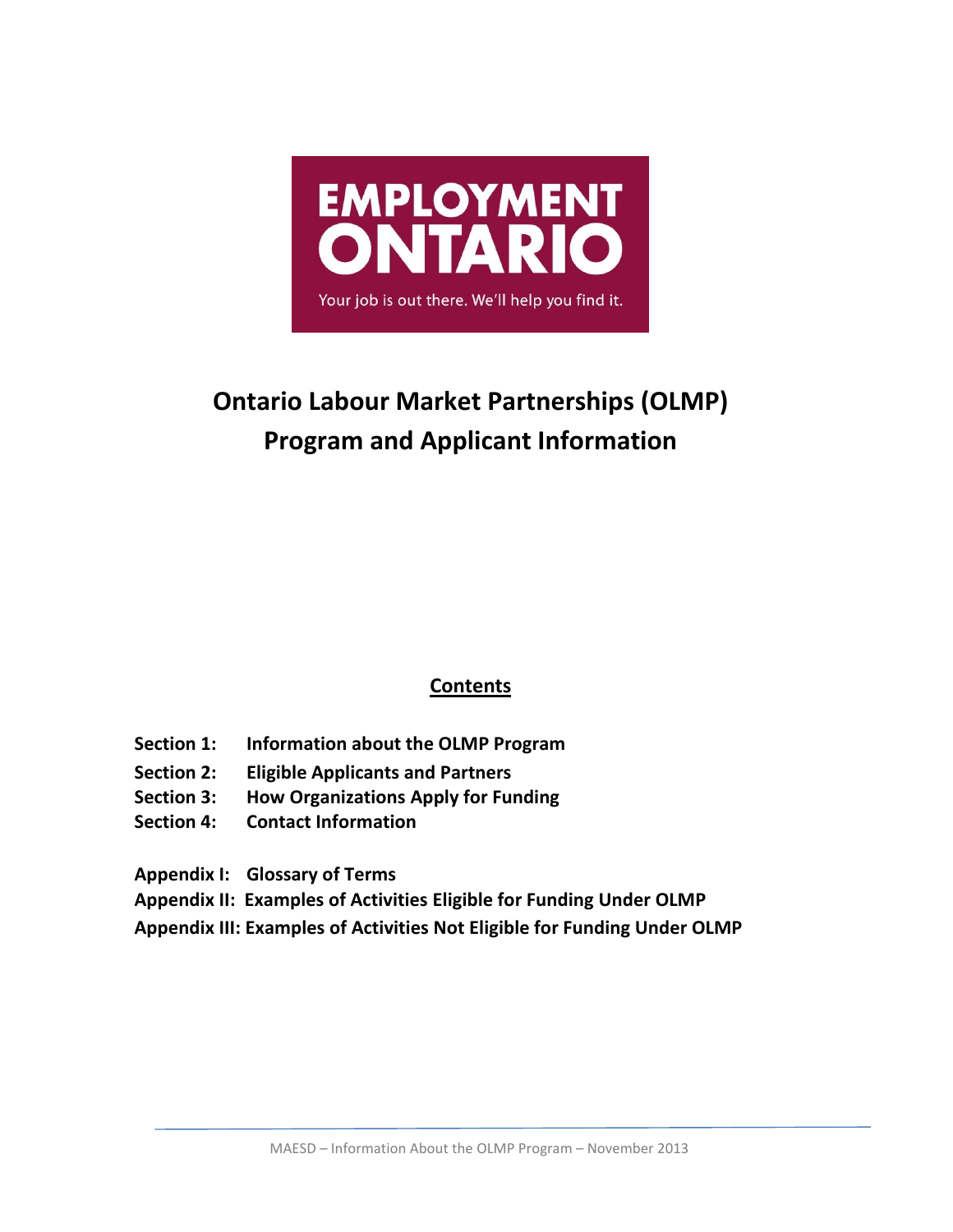# **Section 1: Information about the Ontario Labour Market Partnerships (OLMP) Program**

The Ontario Labour Market Partnerships (OLMP) program provides financial assistance to local communities, sector groups, employee/employer associations, and employers in developing and implementing strategies for addressing and responding to local economic (employment) development, labour force adjustments and human resource planning. The Ministry of Advanced Education and Skills Development (MAESD) delivers the program in Ontario.

The **objective** of the OLMP program is to:

- Promote the creation of the broad industry/community partnerships necessary to address labour market issues
- Assist local communities with the development of innovative strategies to prepare for future skills requirements and prevent skills shortages within new and emerging industries and organizations
- Plan for effective utilization of local human resources
- Develop and promote labour market intelligence and its use in labour market development.

#### **Characteristics** of the program:

- All OLMP projects must involve a partnership of stakeholders, as labour market solutions generated through these partnerships are the primary focus of the program.
- Proposed OLMP projects must include activities that focus on an identified labour market issue and be assessed as likely to have a positive impact on the labour market.
- Preference should be given to industry sectors that are experiencing one or more of the following:
	- Projected growth rates in high-demand occupations
	- Current or emerging issues significantly impacting their human resource requirements or labour market adjustment needs
	- Current or projected skill shortages
	- Highest potential for value-added growth and innovation
- The OLMP program supports proposals that are project-based, and which are not dependent upon future funding. Individual projects must have defined start and finish dates, and not be part of an applicant's day-to-day operations.
- The amount contributed to each project will vary depending on the project. The OLMP program is a cost-shared program where all partners are expected to demonstrate contributions to the project costs.
- OLMP does not provide direct financial assistance to the expansion/development of a private enterprise or enterprises.
- Although separate agreements may be signed with the same project Recipient, each agreement must state specific OLMP project outcomes and timeframes
- While there is no minimum duration, OLMP projects can be funded up to a maximum period of three years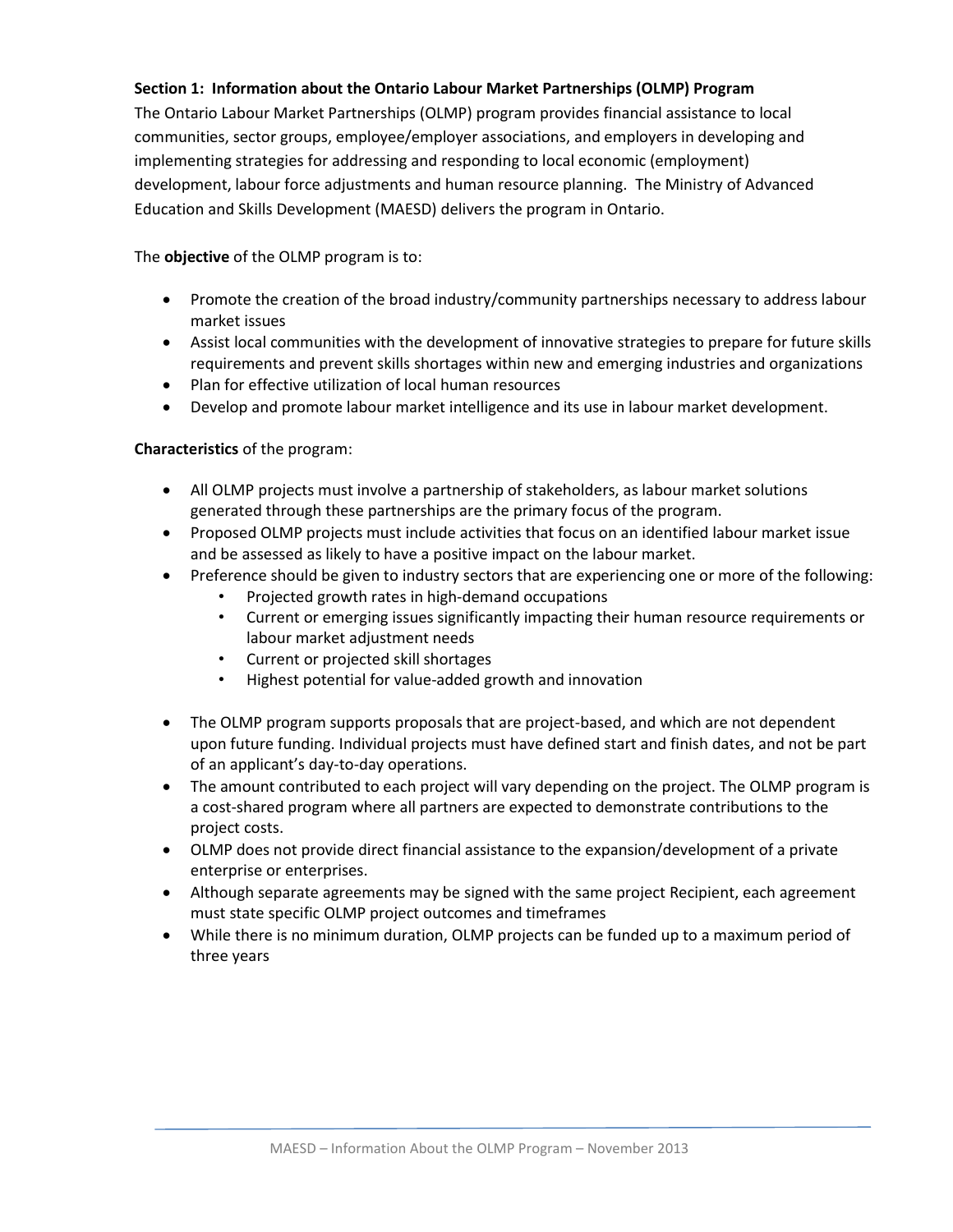#### **Section 2: Eligible Applicants and Partners**

The following organizations are **eligible** to be funded as a Project Recipient under OLMP:

- Profit businesses
- Non-profit organizations or social agencies
- Industry Associations/Employer Organizations
- **•** Employee Organizations
- Public and private health and education providers
- Local planning groups/Community action group
- Charitable Foundations
- First Nations organizations
- Métis organizations
- Municipal governments

The following organizations are **not eligible** to be funded as a Project Recipient under OLMP; however they may be eligible as a partner:

- Private consultants
- Other provincial government ministries
- **•** Federal government ministries or agencies
- Any other organization that is not directly impacted by the labour market issue being addressed

**Partnerships** may be formed with organizations such as:

- Profit businesses
- Non-profit organizations or social agencies
- Industry Associations/Employer Organizations
- **•** Employee Organizations
- Public and private health and education providers
- Local planning groups/Community action groups
- Charitable Foundations
- First Nations organizations
- Métis organizations
- Municipal governments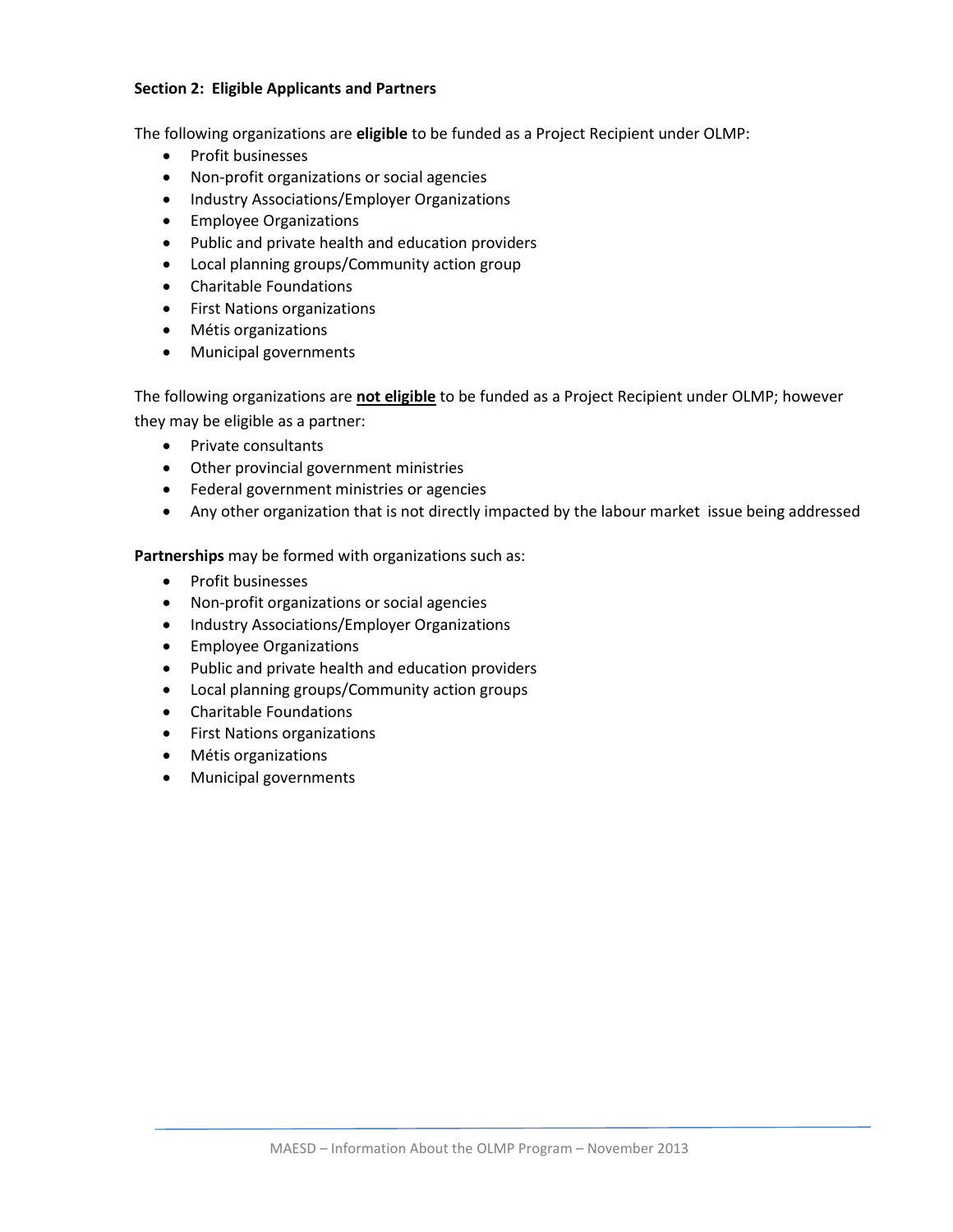#### **Section 3: How Organizations Apply for Funding**

To initiate an OLMP project, the applicant identifies a labour market issue in their community and contacts MAESD for assistance. The Employment Ontario hotline can identify the nearest MAESD office in the applicant's area and can be reached at (416) 326-5656 or toll-free at 1-800-387-5656. Ministry staff will brief the applicant on the OLMP program guidelines and explain the application and negotiation process. If the organization determines that OLMP is the most suitable program to help address their needs, a concept paper (between 3 and 5 pages) is submitted to MAESD as a pre-proposal step. The concept paper must include the following elements:

- **Labour Market Issue** The labour market issue being addressed by the project should be clearly described, including information about both supply (workers) and demand (employers) to determine the exact nature and extent of the current or anticipated imbalance in the labour market. The description of the labour market issue should include the *estimated* number of jobs in that particular labour market.
- **Partnership** Information on potential partners should be provided including names, area of expertise and their expected contribution to the project.
- **Community**  The community (geographic, sectorial, industry, etc.) that is directly impacted by the labour market issue should be identified, with a brief description of how they are impacted.
- **Proposed Activities** The project activities that will address the labour market issues should be outlined.
- **Expected Results** A summary of the expected results of the proposed OLMP project should be provided
- **Proposed Duration** The estimated duration of the project should be determined, with proposed start/end dates
- **Estimated project costs** The estimated funding required for the proposed project should be included.

If the concept paper is approved, an official application and detailed proposal for the OLMP project must be submitted to MAESD for review. If program requirements are met, the ministry will negotiate a contribution agreement. Approval of projects and the MAESD contribution amount will be based on the availability of funding, the degree of priority, partnership support and local, regional and provincial conditions.

#### **Section 4: Contact Information**

For more information about how to access services of the OLMP program, call the toll-free Employment Ontario hotline at 1-800-387-5656 or (416) 326-5656. Ask for the nearest MAESD office in your area.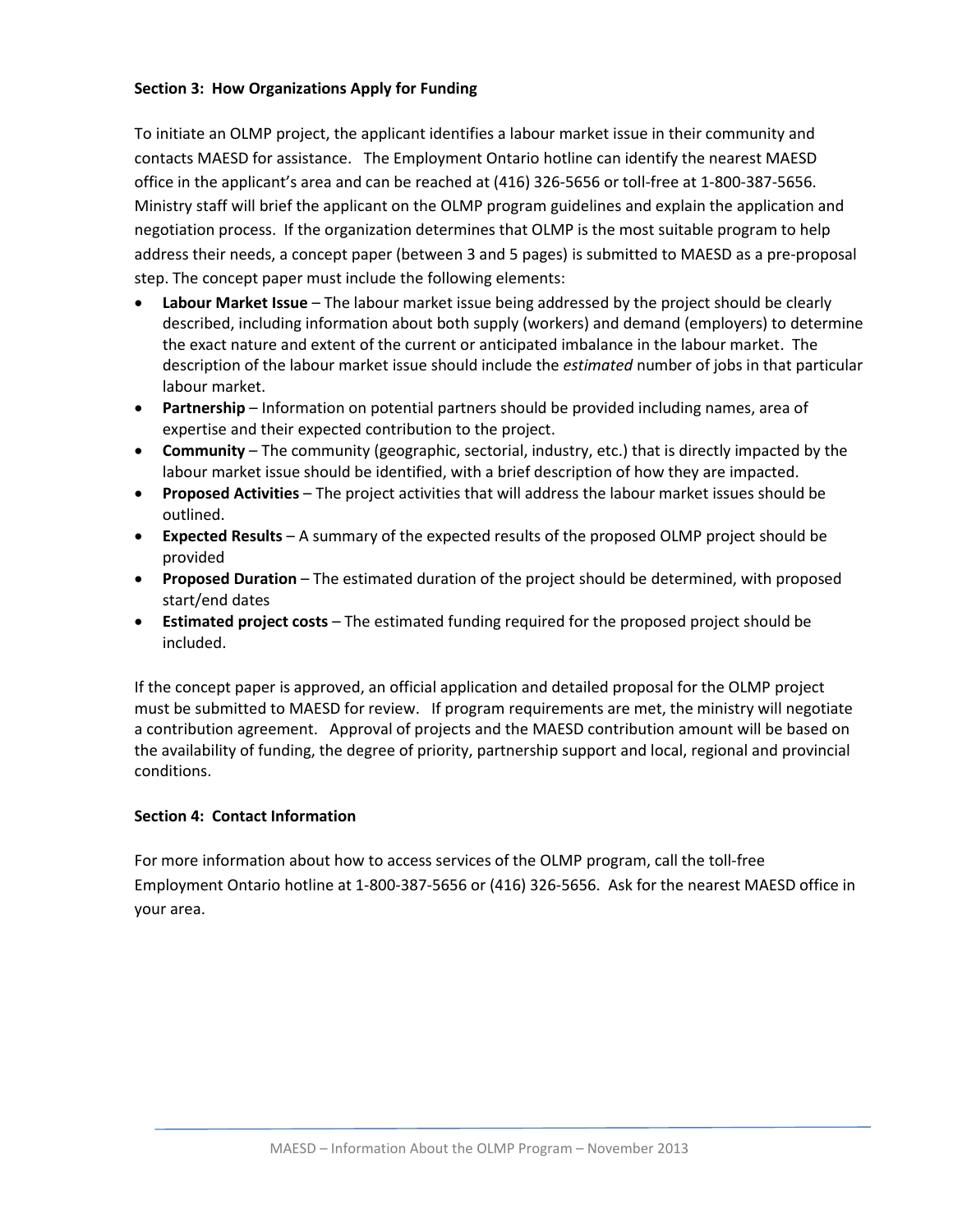#### **Appendix 1: Glossary of Terms**

#### **Community**

Community is referred to in the broadest sense. Community is defined by a common interest of several partners. Community could range from a geographical area (e.g. Sudbury area), to an industry/interest sector (i.e. the mining sector), to a group of people with a common demographic (i.e. older workers community).

#### **Labour Market**

This is a defined geographic area in which workers offer their skills, experience and knowledge to employers in exchange for wages and benefits.

#### **Labour Market Issue**

This is generally characterized by a current or anticipated imbalance in the labour market between supply (workers) and demand (employers). This imbalance could result from situations such as labour shortages and surpluses, industry downsizing, industry upsizing, new industrial development, and/or relocation, impact of new technologies and globalization, a shortage of year round job opportunities, a lack of community, sector and/or organizational capacity for human resource planning. For the purpose of OLMP projects, labour market issues can be categorized as local economic (employment) development, labour force adjustment or human resource planning

#### **Local Economic Development**

This refers to activities that result in expansion or diversification of a community's economic base, and creates new, innovative employment opportunities.

#### **Human Resource Planning:**

Human Resource Planning refers to the ability of employers to have the available workers necessary to manage and run their business and meet business objectives. This process involves reviewing current human resources, forecasting future requirements and availability, and exploring steps to ensure that the supply of people and skills meets demand. A human resource strategy identifies how the need for labour and associated skills will be met.

#### **Labour Force Adjustment**

This refers to short-term activities that result in improved balance between the supply and demand of a labour force situation. Labour force adjustment activities are often determined through the development of a human resource plan. Currently, downside adjustment activities can be supported through the Adjustment Advisory Program offered by MAESD.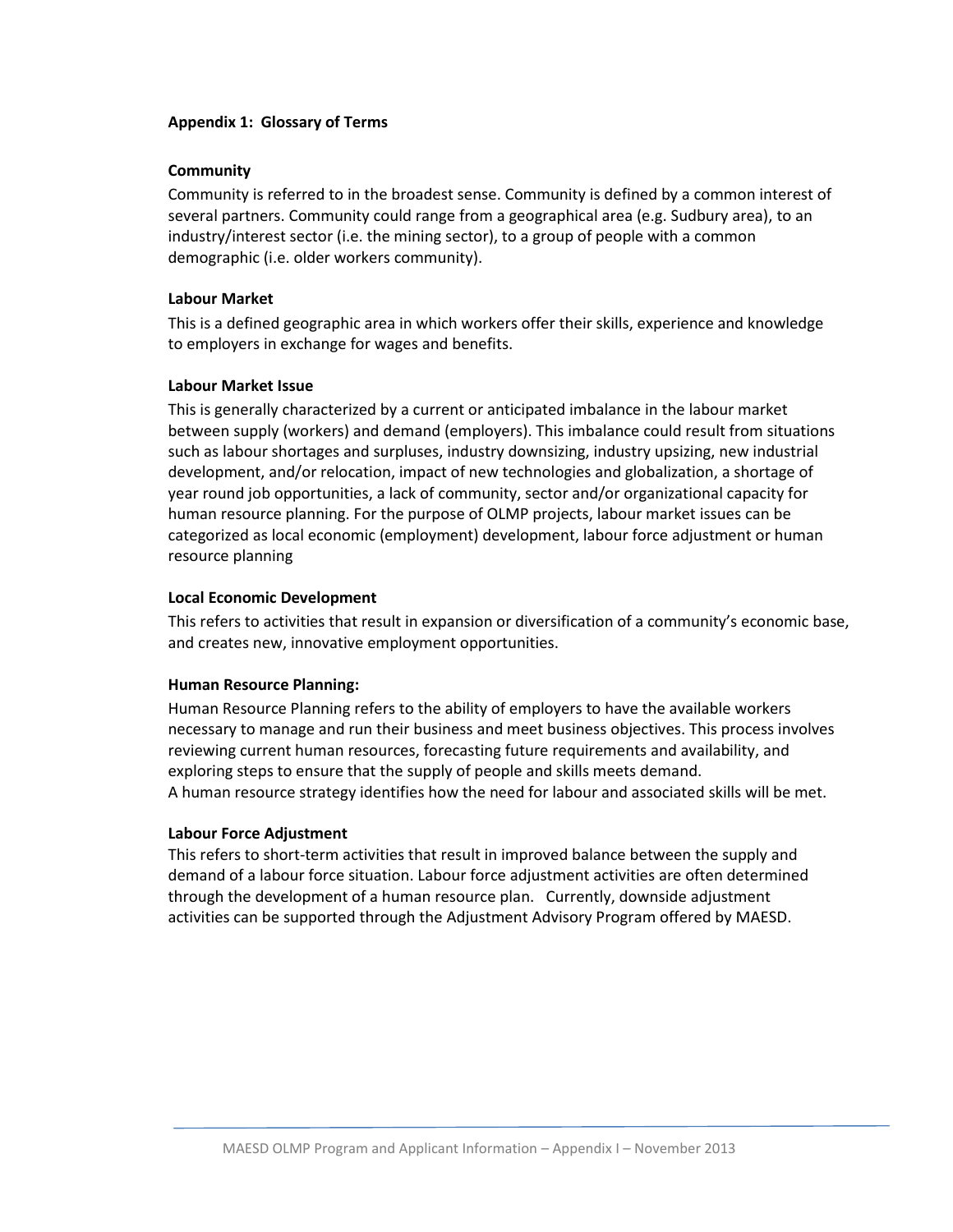# **Appendix 2: Examples of Activities Eligible for Funding under OLMP**

The following are examples of activities that could be funded under the OLMP program. This list is not exhaustive and is meant to be used as a guideline.

# **Local Economic Development**

- Local economic development plans that support the growth of sustainable employment opportunities.
- Long and short term planning for development and maintenance of a skilled workforce in a particular sector by the identification of anticipated training needs and establishment of a plan to ensure that employee skills are maintained. Partners may include employers in the sector, unions, municipal officials, and the education sector.
- Local economic development initiatives such as:
	- $\circ$  Research that supports a group of employers accessing new markets or marketing of their collective products and services, thus stimulating new job opportunities
	- o Support to local economic groups' ability to analyse Strengths, Weaknesses, Opportunities, and Threats (SWOT) and develop strategic plans related to market expansion, product diversification, or human resource planning.

# **Labour Force Adjustment**

- Coordination of community-based approaches to address labour market issues such as short-term adjustment services for workers facing lay-off.
- Development and dissemination of labour market information needed for the purposes of labour force adjustment or human resource planning.
- Job fair to raise awareness of employment opportunities within a sector or a geographic area, and to connect employers anticipating skill shortages with potential workers.
- Career awareness activities that bring together employers with anticipated skills needs and potential employees who are looking for such labour market information to inform their career choices.
- Assisting an employer association in a growth sector with the development of an information campaign about future sustainable job prospects.
- Improving a community's capacity to meet labour force needs by identifying the potential for diversification of the economy.

# **Human Resource Planning**

- Research and development of human resource strategies and promotion of beneficial human resource practices
- Planning for the recruitment, development and long-term maintenance of a skilled workforce through a community study of options including training, promotions, job rotation, re-alignment of responsibilities, retention approaches, succession planning and recruitment.
- Development of partnerships to ensure that labour market information and anticipated skills needs are shared with community stakeholders.
- Supporting the development of a human resource plan for an employer, or a group of employers, facing expansion. Note: Assistance to a single employer may only be provided in situations where any resulting competitive advantage experienced by the employer is incidental to broader benefit gained by the labour market.
- Assisting an employer association with the development of its members' business capacity for human resource planning, interviewing and employee selection. This can be achieved through the development of materials, provision of seminars and other awareness activities with emphasis on publishing "best practise" information.